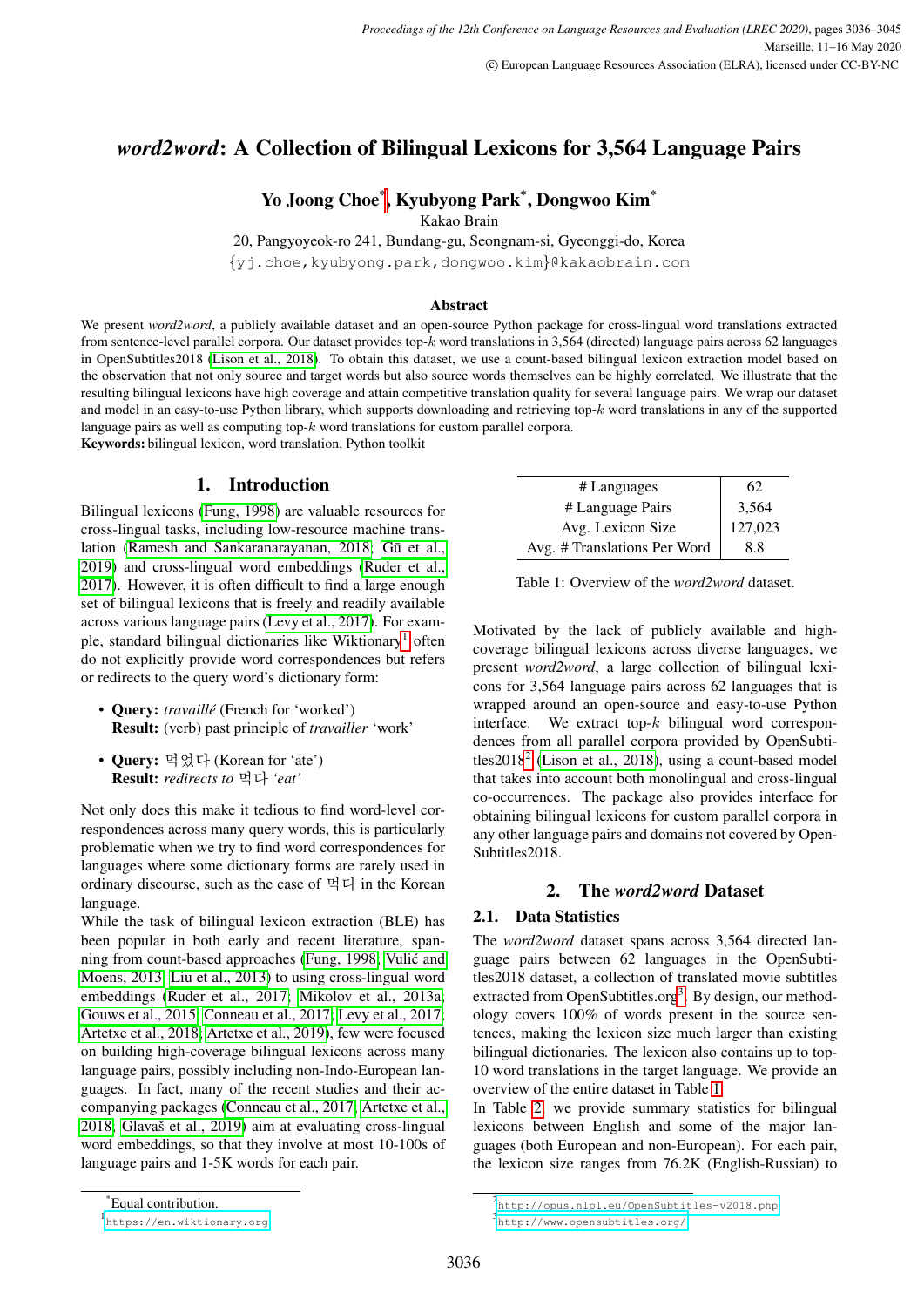| <b>Language Pair</b> | <b>Lexicon Size</b> | # Unique Translations | Avg. # Translations Per Word | # Sentences Used |
|----------------------|---------------------|-----------------------|------------------------------|------------------|
| Arabic-English       | 335.5K              | 86.0K                 | 9.7                          | 29.8M            |
| English-Arabic       | 97.6K               | 191.6K                | 9.5                          | 29.8M            |
| S.Chinese-English    | 214.0K              | 87.0K                 | 9.5                          | 11.2M            |
| English-S.Chinese    | 101.6K              | 139.1K                | 9.4                          | 11.2M            |
| T.Chinese-English    | 201.7K              | 72.5K                 | 9.5                          | 4.8M             |
| English-T.Chinese    | 85.8K               | 119.7K                | 9.2                          | 4.8M             |
| French-English       | 92.1K               | 59.1K                 | 9.8                          | 41.8M            |
| English-French       | 72.1K               | 71.4K                 | 9.7                          | 41.8M            |
| Italian-English      | 111.5K              | 63.9K                 | 9.7                          | 35.2M            |
| German-English       | 127.0K              | 64.8K                 | 9.7                          | 22.5M            |
| English-German       | 73.6K               | 95.9K                 | 9.6                          | 22.5M            |
| English-Italian      | 75.4K               | 83.9K                 | 9.6                          | 35.2M            |
| Japanese-English     | 83.3K               | 75.2K                 | 9.2                          | 2.1M             |
| English-Japanese     | 102.1K              | 63.8K                 | 9.3                          | 2.1M             |
| Korean-English       | 87.2K               | 75.8K                 | 9.3                          | 1.4M             |
| English-Korean       | 105.5K              | 69.8K                 | 9.1                          | 1.4M             |
| Russian-English      | 213.4K              | 68.7K                 | 9.7                          | 25.9M            |
| English-Russian      | 76.2K               | 155.8K                | 9.5                          | 25.9M            |
| Spanish-English      | 107.1K              | 60.8K                 | 9.8                          | 61.4M            |
| English-Spanish      | 73.9K               | 82.5K                 | 9.7                          | 61.4M            |
| Thai-English         | 155.6K              | 84.2K                 | 9.4                          | 3.3M             |
| English-Thai         | 109.2K              | 99.2K                 | 9.2                          | 3.3M             |
| Vietnamese-English   | 96.6K               | 76.6K                 | 9.0                          | 3.5M             |
| English-Vietnamese   | 96.4K               | 75.3K                 | 9.3                          | 3.5M             |

Table 2: Summary statistics for the *word2word* dataset between selected languages and English. Lexicon size refers to the number of unique words in source language for which translations exist. S.Chinese and T.Chinese refer to simplified and traditional Chinese, respectively.

335.5K (Arabic-English), demonstrating the broad coverage of words in the dataset. For each of these words, the dataset includes an average of 9 or more highest-scored translations according to our extraction approach described in Section [3.1.](#page-1-1) Lexicon size for all language pairs can be found in Appendix [B.](#page-7-0)

## 2.2. Examples

In Table [3,](#page-2-0) we present samples of top-5 word translations in the English $\leftrightarrow$ French and English $\leftrightarrow$ Korean bilingual lexicons. For each language pair, we randomly sample five words from the top-10,000 frequent words in the source lexicon and provide their top-5 word translations. This is to show translations for words that are relatively more likely used than others in typical discourse.

## 3. Methodology

# <span id="page-1-1"></span>3.1. Bilingual Lexicon Extraction

Bilingual lexicon extraction (BLE) is a classical natural language task where the goal is to find word-level correspondences from a (parallel) corpus. There are many different approaches to BLE, such as word alignment methods [\(Brown et al., 1993;](#page-5-6) [Vogel et al., 1996;](#page-6-8) [Koehn et al., 2007\)](#page-6-9) and cross-lingual word representations [\(Ruder et al., 2017;](#page-6-3) [Mikolov et al., 2013a;](#page-6-7) [Liu et al., 2013;](#page-6-6) [Gouws et al., 2015;](#page-5-1) [Conneau et al., 2017\)](#page-5-2).

Among them, we focus on simple approaches that can work well with various sizes of parallel corpora that are

<span id="page-1-0"></span>present in OpenSubtitles2018, which ranges from 129 sentence pairs in Armenian-Indonesian to 61M sentence pairs in English-Spanish. In particular, we avoid methods that require high-resource parallel corpora (e.g., neural machine translation) or external corpora (e.g., unsupervised or semisupervised cross-lingual word embeddings). Also, since bilingual word-to-word mappings are hardly one-to-one [\(Fung, 1998;](#page-5-0) [Somers, 2001;](#page-6-10) [Levy et al., 2017\)](#page-6-4), we consider methods that yield relevance scores between every sourcetarget word pair, such that we can extract not just one but the top- $k$  correspondences. For these reasons, we consider approaches based on (monolingual and cross-lingual) cooccurrence counts: co-occurrences, pointwise mutual information (PMI), and co-occurrences with controlled predictive effects (CPE).

### 3.1.1. Co-occurrences

The simplest baseline for our goal is to compute the cooccurrences between each source word  $x$  and target word y. For each source word  $x$ , we can score any target word  $y$ based on the conditional probability  $p(y|x) \propto p(x, y)$ :

<span id="page-1-2"></span>
$$
p(y|x) = \frac{p(x,y)}{p(x)} \approx \frac{\#(x,y)}{\#(x)} \propto \#(x,y) \quad (1)
$$

where  $\#(\cdot)$  denotes the number of (co-)occurrence counts of the word or word pair across the parallel corpus. The top $k$  translations of source word  $x$  can be computed as the top $k$  target words with respect to their co-occurrence counts with  $x$ .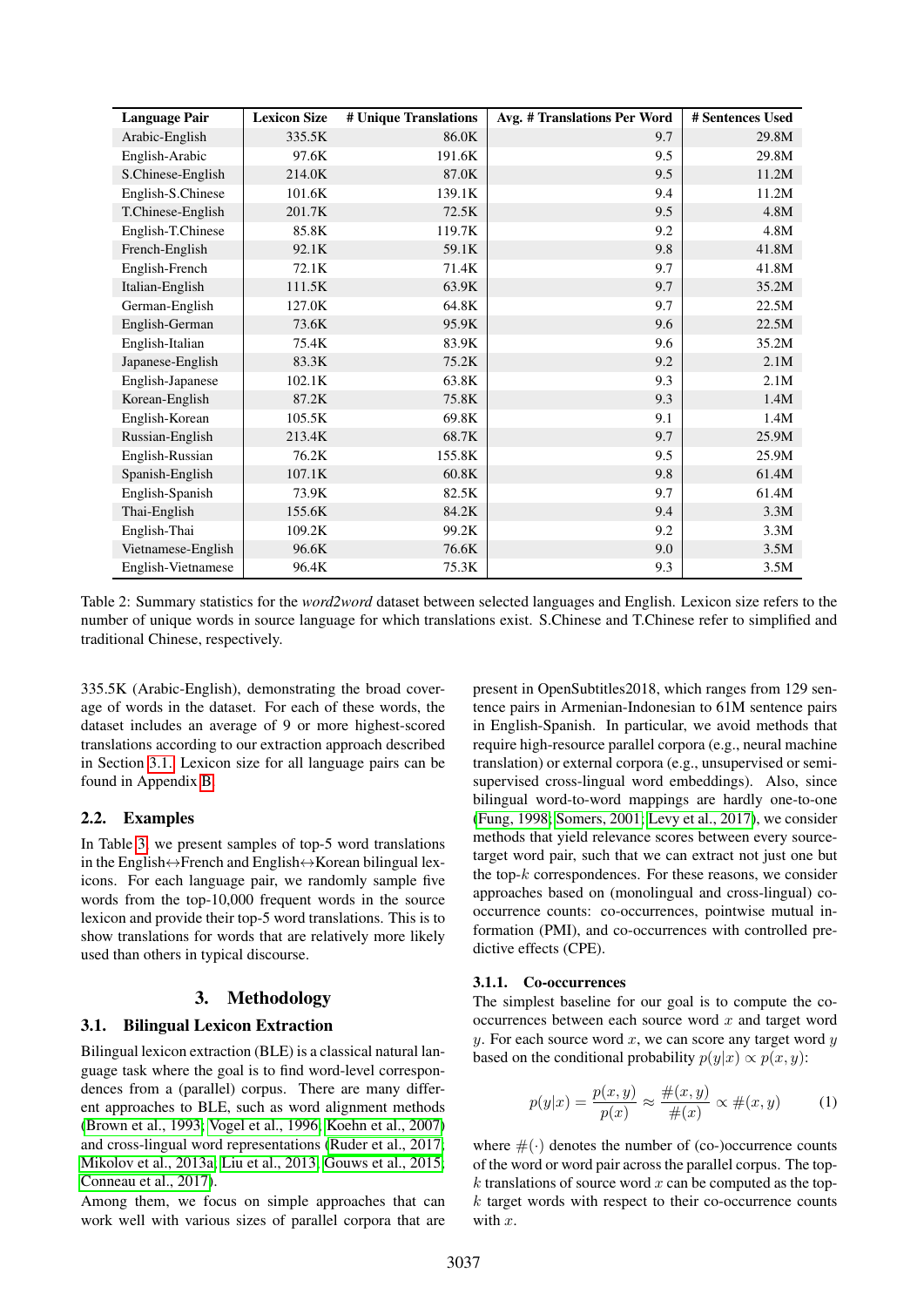| Word        |                |              | <b>Top-5 Translations</b> |                                              |               |
|-------------|----------------|--------------|---------------------------|----------------------------------------------|---------------|
| English     |                |              | French                    |                                              |               |
| exceptional | exceptionnel   |              |                           | exceptionnelle exceptionnels exceptionnelles | exception     |
| whether     | plaise         | décider      | importe                   | question                                     | savoir        |
| committee   | comité         | éthique      | accueil                   | commission                                   | central       |
| clown       | clown          | clowns       | bouffon                   | guignol                                      | cirque        |
| spread      | dispersez-vous | propagation  | répandre                  | propager                                     | répandu       |
| French      |                |              | English                   |                                              |               |
| hobbs       | hobbs          | abigail      | garret                    | jacob                                        | garrett       |
| mêlé        | mixed          | involved     | middle                    | part                                         | murder        |
| établir     | establish      | establishing | set                       | able                                         | connection    |
| taule       | slammer        | joint        | locked                    | jail                                         | prison        |
| chaussettes | socks          | sock         | stockings                 | pairs                                        | underwear     |
| English     |                |              | Korean                    |                                              |               |
| slaughtered | 학살             | 도륙           | 도살                        | 당했                                           | 살육            |
| shadow      | 그림자            | 그늘           | 알맞                        | 어둠                                           | 존재            |
| Charles     | 찰스             | 제프리          | Charles                   | 조프리                                          | 램퍼트           |
| concerns    | 걱정             | 우려           | 염려                        | 관한                                           | 판단력           |
| reverse     | 역              | 뒤집           | 후진                        | 거꾸로                                          | 되돌리           |
| Korean      |                |              | English                   |                                              |               |
| 아유          | arm            | Thank        | thrilled                  | killing                                      | <b>NamWon</b> |
| 상어          | shark          | <b>Shark</b> | sharks                    | Tank                                         | Tiger         |
| 쥐           | rat            | rats         | mouse                     | mice                                         | squeeze       |
| 기꺼이         | willing        | happy        | pleasure                  | gladly                                       | willingly     |
| 어떤          | Some           | kind         | which                     | any                                          | anything      |

Table 3: Randomly sampled words and their top-5 translations in the English↔French and English↔Korean *word2word* bilingual lexicons. Top-5 translations are listed in the descending order of scores.

### 3.1.2. Pointwise Mutual Information

Another simple baseline is pointwise mutual information (PMI), which further accounts for the monolingual frequency of a candidate target word  $y$ :

$$
PMI(x, y) = \log \frac{p(x, y)}{p(x)p(y)}
$$
\n
$$
\approx \log \frac{\#(x, y)}{\#(x)\#(y)} \propto \log \#(x, y) - \log \#(y)
$$
\n(2)

Compared to the co-occurrence model in [\(1\)](#page-1-2), PMI can help prevent stop words from obtaining high scores.

The use of PMI has been connected to the skip-gram with negative sampling (SGNS) [\(Levy and Goldberg, 2014\)](#page-6-11) model of *word2vec* [\(Mikolov et al., 2013b\)](#page-6-12). PMI can also be interpreted as a conditional version of TF-IDF [\(Fung,](#page-5-0) [1998\)](#page-5-0).

### <span id="page-2-2"></span>3.1.3. Controlled Predictive Effects

While conditional probability and PMI are proportional to cross-lingual co-occurrence counts, they can fail to distinguish exactly which source word in the sentence is the most predictive of the corresponding target word in the translated sentence. For example, given a English-French pair (*the apple juice*, *la jus de pomme*), these baseline methods cannot isolate the effect of *apple*, as opposed to *the* and *juice*, on *pomme*.

To deal with this issue, we add a correction term that averages the probability of seeing  $y$  given a confounder  $x'$ 

<span id="page-2-0"></span>

<span id="page-2-1"></span>Figure 1: A schematic graphical model of English and French words. Co-occurrence and PMI models focus on the relationship from *apple* to *pomme* (A). CPE further controls for the confounding effect of other collocates like *the* (B) and *juice* (C).

in the source language, i.e.  $p(y|x')$ . This probability is then weighted by the probability of actually seeing that confounder, i.e.  $p(x'|x)$ . This correction can be explained intuitively by the dashed arrows in the schematic graphical model in Figure [1–](#page-2-1) it reflects the conditional independence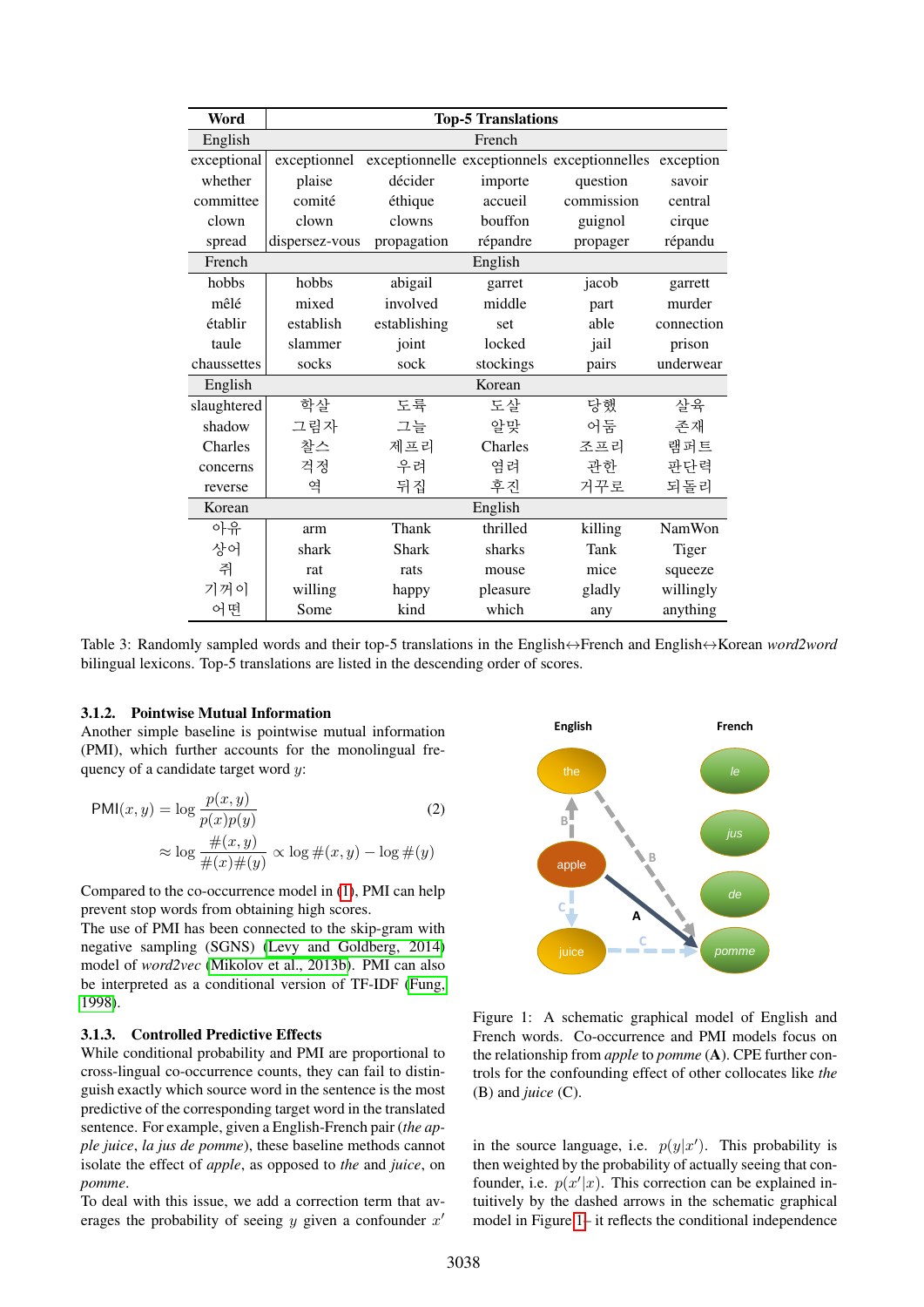| Metric $(\% )$ | <b>Method</b>    |      |       |      |               |       |      |      |           | en-es es-en en-fr fr-en en-de de-en en-ru ru-en en-zh zh-en en-it it-en |      |           |           |
|----------------|------------------|------|-------|------|---------------|-------|------|------|-----------|-------------------------------------------------------------------------|------|-----------|-----------|
|                | # Sentence Pairs |      | 61.4M |      | 41.8M         | 22.5M |      |      | 25.9M     | 4.8M                                                                    |      |           | 35.2M     |
|                | Co-occurrence    | 22.3 | 25.5  |      | 18.7 21.9     | 10.5  | 23.5 | 3.3  | 11.4      | 5.4                                                                     | 3.8  | 24.9 24.1 |           |
| P@1            | <b>PMI</b>       | 72.7 | 72.3  | 73.9 | 72.1          | 62.1  | 71.9 | 32.8 | 55.0      | 24.8                                                                    | 33.1 |           | 68.1 69.5 |
|                | <b>MUSE</b>      | 81.7 | 83.3  |      | 82.3 82.4     | 74.0  | 72.4 | 51.7 | 63.7      | 42.7                                                                    | 37.5 | 66.2 58.7 |           |
|                | <b>CPE</b>       | 82.4 | 79.5  | 83.6 | 80.7          | 82.4  | 81.1 | 66.7 | 68.9      | 56.0                                                                    | 58.7 | 80.9 82.1 |           |
|                | Co-occurrence    | 67.8 | 71.4  | 63.1 | 66.3          | 63.7  | 65.5 |      | 52.3 51.8 | 46.0                                                                    | 36.3 |           | 61.9 68.5 |
| P@5            | <b>PMI</b>       | 92.3 | 90.4  |      | $92.5$ $90.1$ | 90.5  | 88.1 | 74.1 | 79.5      | 58.7                                                                    | 66.1 | 90.3 91.1 |           |
|                | <b>MUSE</b>      |      |       |      |               |       |      |      |           |                                                                         |      |           | 80.4 76.5 |
|                | <b>CPE</b>       | 90.1 | 88.4  | 91.7 | 89.3          | 90.7  | 87.7 | 79.5 | 80.0      | 73.5                                                                    | 72.8 |           | 89.8 89.9 |

Table 4: Precision (%) on 1,500 word translations (test split from MUSE) for language pairs evaluated in the MUSE paper. P@1 and P@5 denote the precision of top-1 and top-5 predictions, respectively. The ISO 639-1 language codes are used (en: English, es: Spanish, fr: French, de: German, ru: Russian, zh: traditional Chinese, it: Italian).

relationships between words that the baseline models do not. We call the resulting approach as the method of *controlled predictive effects (CPE)*.

Formally, we define the corrected CPE score as follows:

$$
CPE(y \mid x) = p(y \mid x) - \sum_{x' \in \mathcal{X}} p(y \mid x')p(x' \mid x)
$$

$$
= \sum_{x' \in \mathcal{X}} CPE_{y|x}(x')p(x' \mid x) \tag{3}
$$

where X is the source vocabulary and  $\text{CPE}_{y|x}(x')$  denotes the CPE term of any other source word  $x'$  when predicting  $y$  from  $x$ . Formally, this term is defined as

$$
CPE_{y|x}(x') = p(y | x, x') - p(y | x')
$$
 (4)

This CPE term measures the effect of *additionally* seeing x (*apple*) when predicting y (*pomme*), after controlling for the effect of any other  $x'$  (the), which the model views as a confounder. If  $\mathsf{CPE}_{y|x}(x') = 0$ , then  $x \perp y \mid x'$ , meaning that after observing a confounder  $x'$ ,  $x$  is no longer related to y. The CPE term for each confounder  $x'$  is then marginalized over all possible confounders to give a final score, weighted by the probability of seeing that confounder in a sentence with x. Note that  $\text{CPE}_{y|x}(x) = 0$ , meaning that, after seeing  $x$  when predicting  $y$ , there is no additional effect by seeing  $x$  (again).

In practice, summing the CPE scores over all words in the source vocabulary can be inefficient. Because many of the (unrelated) words in the vocabulary do not play a role in the confounding, we select the top- $m$  source words with the highest co-occurrence counts and correct for their effects only. We used  $m = 5,000$  in our experiments and found that using a larger  $m$  did not make a meaningful difference on the quality of top-1 and top-5 correspondences.

### 3.1.4. Evaluation on MUSE Bilingual Dictionaries

We first evaluate the methods on the same ground-truth bilingual dictionaries as MUSE<sup>[4](#page-3-0)</sup>, a cross-lingual neural embedding model. Each dictionary contains 1,500 words and their translations obtained using an internal translation tool from the authors. Although we consider MUSE's performance as a reference, we do note that it is difficult to make <span id="page-3-1"></span>a fair comparison against MUSE: the count-based methods use parallel corpora from OpenSubtitles2018, while MUSE embeddings are instead learned from monolingual Wikipedia data (for its unsupervised version) and an additional 5,000-word bilingual lexicon (for its supervised version).

In Table [4,](#page-3-1) we report the top-1 and top-5 precision scores (P@1 and P@5, respectively) of the count-based meth-ods and MUSE embeddings across twelve<sup>[5](#page-3-2)</sup> directed language pairs that were used to evaluate MUSE in its paper [\(Conneau et al., 2017\)](#page-5-2): English-Spanish, English-French, German-English, English-Russian, English-Chinese (traditional), and English-Italian, all in both directions. For MUSE, we report its best reported performance (only top-1 precision is reported, except for en-it and it-en) among its supervised and unsupervised variants.

Our main finding is that the CPE method consistently and significantly outperforms the co-occurrence and PMI baselines at top-1 precision score. We also find that CPE outperforms MUSE on most of the reported language pairs, especially when the number of sentence pairs is comparatively small (e.g., 13-21% improvement between English and Chinese, for which there are about 6% as many sentence pairs as those between English and Spanish). In terms of the top-5 precision score, the CPE method performs comparatively well with the PMI method, which performs better on some of the selected language pairs. Compared to the CPE method, we suspect that the PMI method overly favors rare words because it directly penalizes word counts, so that the most likely correspondence (which isn't necessarily the least common) is pushed back to later ranks. More examples can be found in Appendix [A](#page-7-1)

#### 3.1.5. Evaluation on Non-European Languages

Next, we compare the performance of co-occurrence, PMI, and CPE methods on language pairs between English and some of the major non-European languages: Arabic, simplified Chinese, Japanese, Korean, Thai, and Vietnamese. As we detail in Section [3.2.,](#page-4-0) these languages commonly require special word segmentation techniques. Also, they

<span id="page-3-2"></span><sup>&</sup>lt;sup>5</sup>The MUSE paper also presents the results on English-Esperanto and Esperanto-English, but the ground-truth dictionary is no longer available online. See [https://github.com/](https://github.com/facebookresearch/MUSE/issues/34) [facebookresearch/MUSE/issues/34](https://github.com/facebookresearch/MUSE/issues/34).

<span id="page-3-0"></span><sup>4</sup> <https://github.com/facebookresearch/MUSE>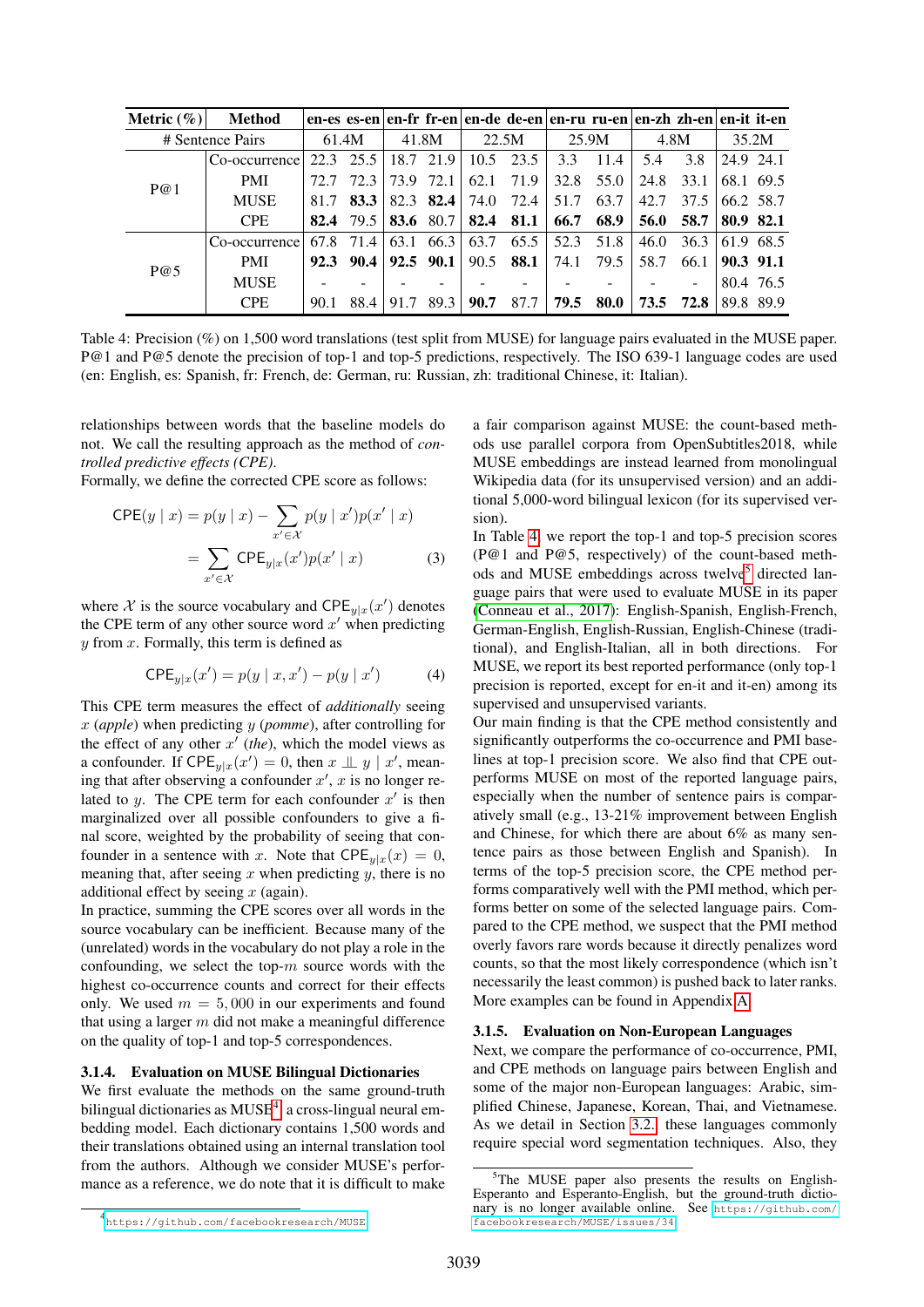| Metric $(\%) $ | Method           |      |             |      | en-ar ar-en en-zh zh-en en-ja ja-en en-ko ko-en en-th th-en en-vi vi-en |                 |           |                     |                                              |     |                              |                   |           |  |
|----------------|------------------|------|-------------|------|-------------------------------------------------------------------------|-----------------|-----------|---------------------|----------------------------------------------|-----|------------------------------|-------------------|-----------|--|
|                | # Sentence Pairs |      | 29.8M       |      | 11.2M                                                                   |                 | 2.1M      |                     | 1.4M                                         |     | 3.3M                         | 3.5M              |           |  |
|                | Co-occurrence    | 23.3 | $-1.1$      | 2.1  | 0.4                                                                     | 5.0             | 0.3       | 22.9                | 0.4                                          | 0.6 | 0.5                          | $4.0\quad 2.1$    |           |  |
| P@1            | <b>PMI</b>       | 13.3 | 20.7        | 8.5  | 20.6                                                                    | $ 33.5 \t16.7 $ |           |                     | 14.0 14.9                                    |     | $18.3$ $13.4$ $120.5$ $16.5$ |                   |           |  |
|                | <b>CPE</b>       |      | $30.3$ 27.9 |      | 48.3 34.3                                                               |                 |           | 49.3 40.4 39.1 38.1 |                                              |     | 48.1 $31.0$ 30.0 37.7        |                   |           |  |
|                | Co-occurrence    |      |             |      | 46.9 35.2 50.5 27.1 30.7 29.1                                           |                 |           |                     | $36.6$ 26.9 $\overline{55.6}$ 24.4 39.3 28.3 |     |                              |                   |           |  |
| P@5            | <b>PMI</b>       | 57.0 | 61.6        | 78.7 | 65.3                                                                    |                 | 64.0 60.5 |                     | 48.8 57.7                                    |     | 64.5 52.7                    | $50.1 \quad 60.4$ |           |  |
|                | <b>CPE</b>       | 58.1 | 50.5        | 80.9 | 60.1                                                                    |                 |           | 66.8 66.4 54.9 60.0 |                                              |     | $69.3$ 53.1                  |                   | 48.9 62.2 |  |

Table 5: Precision (%) on 2,000 word translations between six *non-European* languages and English (source words randomly sampled from OpenSubtitles2018; gold labels taken from Google Translate). P@1 and P@5 denote the precision of top-1 and top-5 predictions, respectively. The ISO 639-1 language codes are used (ar: Arabic, zh: simplified Chinese, ja: Japanese, ko: Korean, th: Thai, vi: Vietnamese).

| Language                     | <b>Python Tokenizer Module</b>                                   | <b>Reference</b>         |
|------------------------------|------------------------------------------------------------------|--------------------------|
| Arabic                       | pyarabic.araby                                                   | (Zerrouki, 2010)         |
| Chinese (Simplified) Mykytea |                                                                  | (Neubig et al., 2011)    |
| Chinese (Traditional) jieba  |                                                                  | n/a                      |
| Japanese                     | Mykytea                                                          | (Neubig et al., $2011$ ) |
| Korean                       | konlpy.tag.Mecab                                                 | (Park and Cho, 2014)     |
| Thai                         | pythainlp                                                        | n/a                      |
| Vietnamese                   | pyvi                                                             | n/a                      |
| <b>Others</b>                | nltk.tokenize.TokTokTokenizer (Bird et al., 2009; Dehdari, 2014) |                          |

Table 6: List of Python tokenizer modules used for each language.

typically have relatively smaller amounts of sentences paired with English, making it more challenging for the models to achieve high precision.

Unfortunately, we learned in our early experiments that the MUSE test set translations are far from being perfect for these non-European languages. For example, in English-Vietnamese, we found that 80% of the 1,500 word pairs in the test set had the same word twice as a pair (e.g. crimsoncrimson, Suzuki-Suzuki, Randall-Randall). Thus, for the non-European languages, we instead evaluate on transla-tions using Google Translate<sup>[6](#page-4-1)</sup>, a proprietary<sup>[7](#page-4-2)</sup> web software for machine translation. To construct this test set, we first sample 2,000 words from the monolingual word distribution of that language pair's OpenSubtitles2018 parallel corpus. We use temperature-based smoothing  $(T = 1.25)$  for the distribution to include more low-frequency words in the test set and also filter out words that include characters not from its alphabet (e.g., *Charles* in Korean). Then, for each of the 2,000 sampled words, we retrieve "common" and "uncommon" translations<sup>[8](#page-4-3)</sup> from Google Translate and treat them as ground truth labels.

The results are summarized in Table [5.](#page-4-4) Here, we see more evidence that the CPE method performs significantly better than both the co-occurrence and the PMI methods in top-

<span id="page-4-6"></span><span id="page-4-4"></span>1 precision as well as top-5 precision. The performance gap tends to be larger both when the language's words are not whitespace-separated (e.g., Chinese and Japanese) and when there are a relatively small number of paired sentences (e.g., Korean and Thai). Based on the results from Tables [4](#page-3-1) and [5,](#page-4-4) we employ the CPE method to produce the *word2word* dataset.

### <span id="page-4-0"></span>3.2. Word Segmentation

Since many of the 62 languages we consider are sensitive to word segmentation, we use language-specific tokenization tools when necessary. Specifically, we use publicly available tokenization packages for morphologically complex languages, i.e., Arabic [\(Attia, 2007\)](#page-5-9) and Korean, and languages in which words are not separated by spaces, i.e., Chinese, Japanese, Thai, and Vietnamese<sup>[9](#page-4-5)</sup>. For all other languages, we use the tok-tok tokenizer [\(Dehdari, 2014\)](#page-5-8) implemented in NLTK [\(Bird et al., 2009\)](#page-5-7). Table [6](#page-4-6) summarizes the tokenization packages we used in the *word2word* dataset and their references.

# 4. The *word2word* Python Interface

As part of releasing the dataset and making it easily accessible and reproducible, we also introduce the *word2word* Python package. The open-source package provides an easy-to-use interface for both downloading and accessing bilingual lexicons for any of the 3,564 language pairs and building a custom bilingual lexicon on other language pairs for which there is a parallel corpus. Our source code is available on PyPi as [https://pypi.org/project/](https://pypi.org/project/word2word/) [word2word/](https://pypi.org/project/word2word/).

<span id="page-4-2"></span><span id="page-4-1"></span><sup>6</sup> <https://translate.google.com/>

<sup>&</sup>lt;sup>7</sup>We note that, because Google Translate is proprietary and not open-source, its results may change depending on the time of access. Our evaluations use Google Translate results accessed on July 19, 2019.

<span id="page-4-3"></span><sup>&</sup>lt;sup>8</sup> For word translations, Google Translate categorizes its translations to three categories: common, uncommon, and rare translations.

<span id="page-4-5"></span><sup>&</sup>lt;sup>9</sup>Spaces in Vietnamese delimit syllables.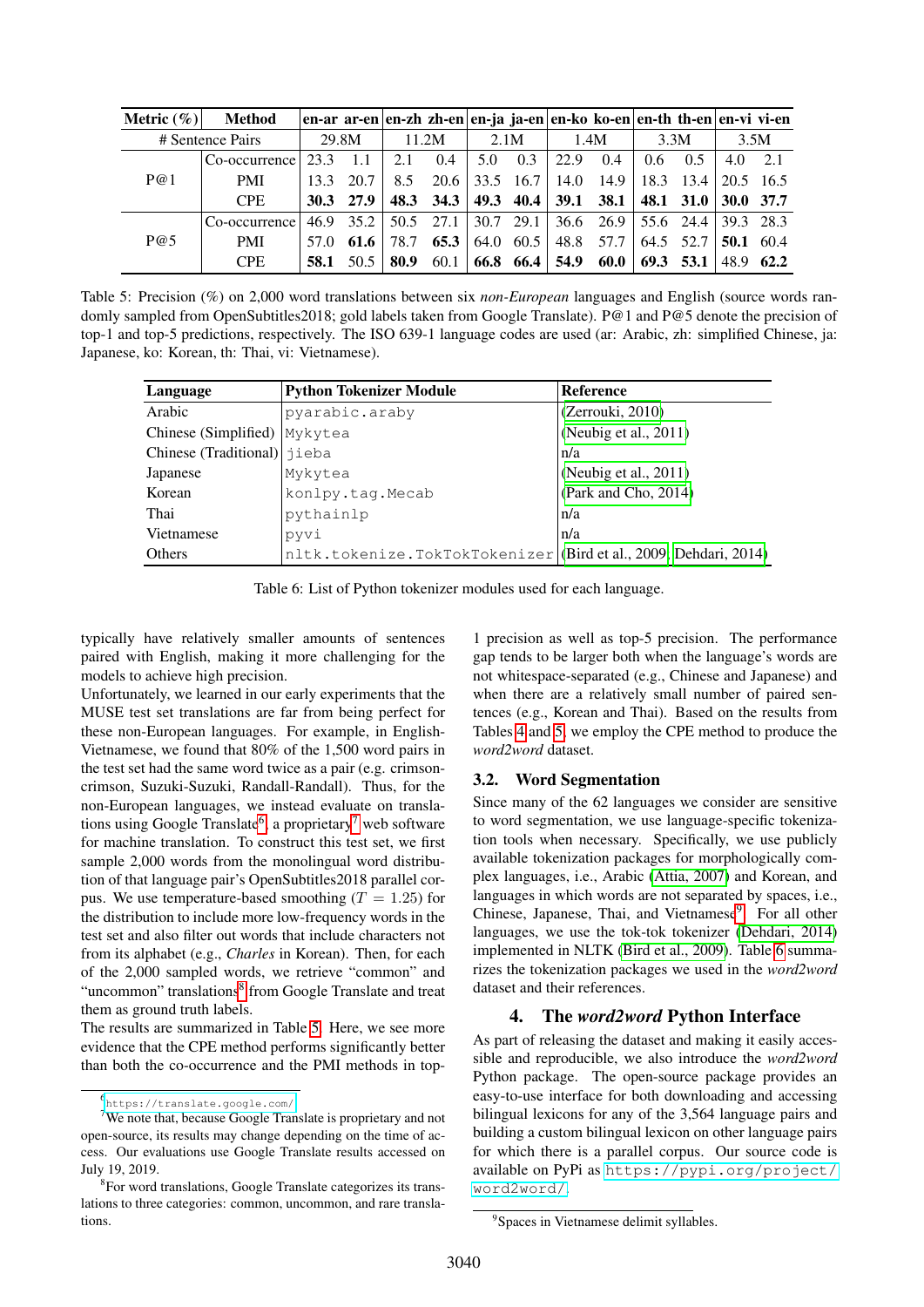## 4.1. Implementation

The *word2word* package is built entirely using Python 3. The package includes scripts for downloading and preprocessing parallel corpora from OpenSubtitles2018, including word segmentation, and for computing the CPE scores for all available word tokens within each parallel corpus. After processing, the package stores the bilingual lexicon as a Python pickle file, typically sized a few megabytes per language pair. The pickle file contains a Python dictionary that maps each source word to a list of top-10 word correspondences in  $O(1)$  time. This allows bilingual lexicons to be portable and accessible.

## 4.2. Usage

The Python interface provides a simple API to download and access the *word2word* dataset. As demonstrated in Figure [2,](#page-5-10) word translations for any query word can be retrieved as a list with a few lines of Python code.

```
from word2word import Word2word
en2fr = Word2word('en', 'fr')
print(en2fr('apple'))
# ['pomme', 'pommes', 'pommier',
  'tartes', 'fleurs']
```
<span id="page-5-10"></span>Figure 2: The *word2word* Python interface for retrieving word translations.

## 4.3. Building a Custom Bilingual Lexicon

The *word2word* package also allows training a custom bilingual lexicon using a different parallel corpus. This can be useful in cases where there are larger and/or higherquality parallel corpora available for the language pair of interest or when utilizing word translations for a particular domain (e.g., government, law, and medical). This process can also be done using a few lines of Python code, as demonstrated in Figure [3.](#page-5-11) For an OpenSubtitles2018 corpus of a million parallel sentences, building a bilingual lexicon takes approximately 10 minutes using 8 CPUs.

```
from word2word import Word2word
```

```
my_en2fr = Word2word.make(
    'en', 'fr', 'data/pubmed.en-fr'
)
# ...building...done!
print(my_en2fr('mitochondrial'))
# ['mitochondriale', 'mitochondriales',
# 'mitochondrial', 'cytopathies',
# 'mitochondriaux']
```
<span id="page-5-11"></span>Figure 3: The *word2word* Python interface for building a custom bilingual lexicon. Once built, the lexicon can be accessed in the same way as done in Figure [2.](#page-5-10)

### 5. Conclusion

In this paper, we present the *word2word* dataset, a publicly available collection of bilingual lexicons for 3,564 language pairs that are extracted from OpenSubtitles2018. The bilingual lexicons have high coverage (up to hundreds of thousands words) for many language pairs and provide word translations of similar or better quality compared to those from a state-of-the-art embedding model. We also release the *word2word* Python package, with which the user can easily access the dataset or build a custom lexicon for different parallel corpora. We hope that the dataset and its Python interface can facilitate research on improving cross-lingual models, including machine translation mod-els [\(Ramesh and Sankaranarayanan, 2018;](#page-6-1) Gū et al., 2019) and cross-lingual word embeddings [\(Conneau et al., 2017;](#page-5-2) [Ruder et al., 2017\)](#page-6-3).

### 6. Bibliographical References

- <span id="page-5-3"></span>Artetxe, M., Labaka, G., and Agirre, E. (2018). A robust self-learning method for fully unsupervised cross-lingual mappings of word embeddings. In *Proceedings of the 56th Annual Meeting of the Association for Computational Linguistics (Volume 1: Long Papers)*, pages 789– 798, Melbourne, Australia, July. Association for Computational Linguistics.
- <span id="page-5-4"></span>Artetxe, M., Labaka, G., and Agirre, E. (2019). Bilingual lexicon induction through unsupervised machine translation. In *Proceedings of the 57th Annual Meeting of the Association for Computational Linguistics*, pages 5002– 5007, Florence, Italy, July. Association for Computational Linguistics.
- <span id="page-5-9"></span>Attia, M. A. (2007). Arabic tokenization system. In *Proceedings of the 2007 workshop on computational approaches to semitic languages: Common issues and resources*, pages 65–72. Association for Computational Linguistics.
- <span id="page-5-7"></span>Bird, S., Klein, E., and Loper, E. (2009). *Natural language processing with Python: analyzing text with the natural language toolkit*. " O'Reilly Media, Inc.".
- <span id="page-5-6"></span>Brown, P. F., Pietra, V. J. D., Pietra, S. A. D., and Mercer, R. L. (1993). The mathematics of statistical machine translation: Parameter estimation. *Computational linguistics*, 19(2):263–311.
- <span id="page-5-2"></span>Conneau, A., Lample, G., Ranzato, M., Denoyer, L., and Jégou, H. (2017). Word translation without parallel data. *arXiv preprint arXiv:1710.04087*.

<span id="page-5-8"></span>Dehdari, J. (2014). *A Neurophysiologically-Inspired Statistical Language Model*. Ph.D. thesis, The Ohio State University.

- <span id="page-5-0"></span>Fung, P. (1998). A statistical view on bilingual lexicon extraction: from parallel corpora to non-parallel corpora. *Machine Translation and the Information Soup*, pages 1– 17.
- <span id="page-5-5"></span>Glavaš, G., Litschko, R., Ruder, S., and Vulić, I. (2019). How to (properly) evaluate cross-lingual word embeddings: On strong baselines, comparative analyses, and some misconceptions. In *Proceedings of the 57th Annual Meeting of the Association for Computational Linguistics*, pages 710–721, Florence, Italy, July. Association for Computational Linguistics.
- <span id="page-5-1"></span>Gouws, S., Bengio, Y., and Corrado, G. (2015). Bilbowa: Fast bilingual distributed representations without word alignments. In Francis Bach et al., editors, *Proceedings*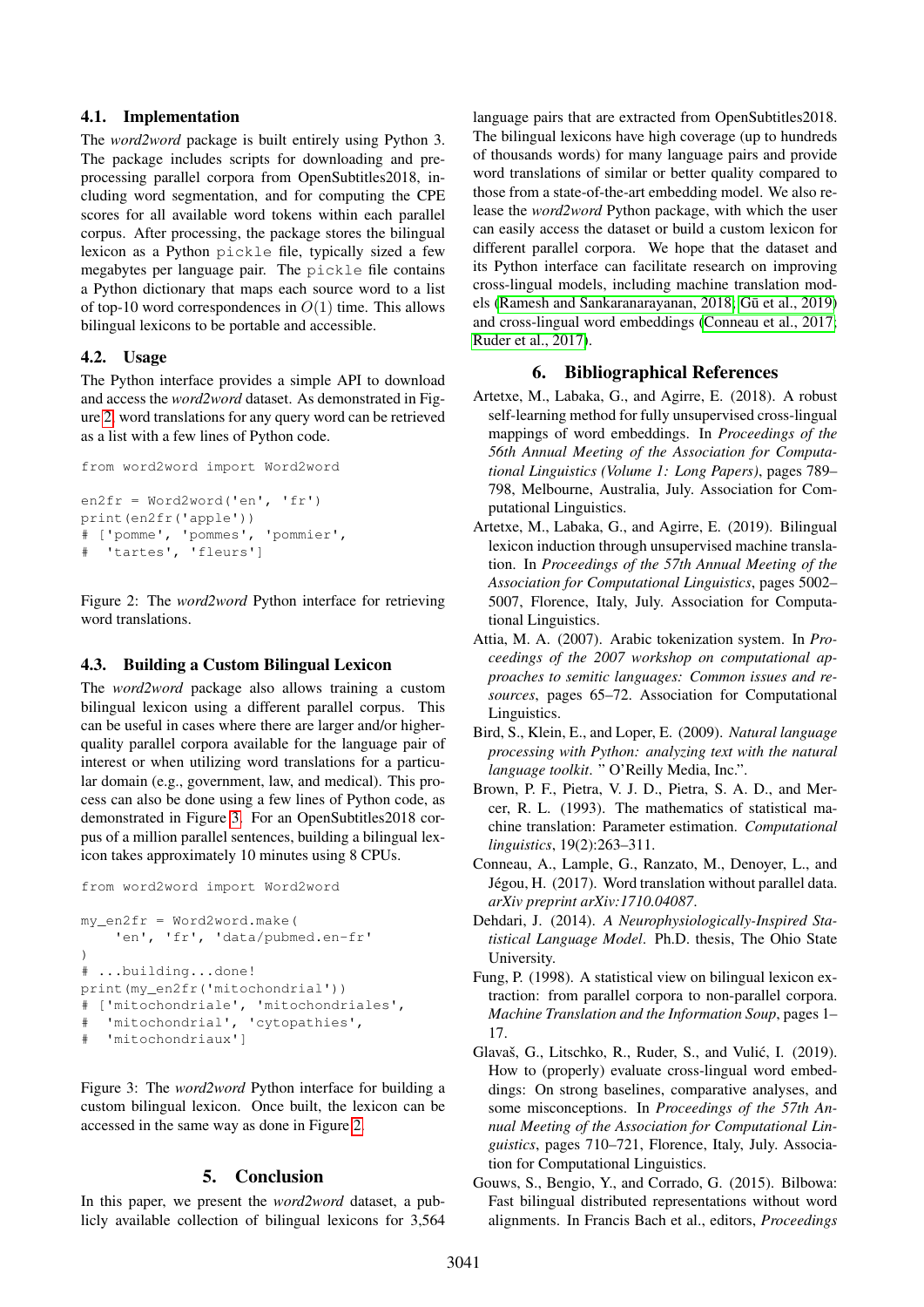*of the 32nd International Conference on Machine Learning*, volume 37 of *Proceedings of Machine Learning Research*, pages 748–756, Lille, France, 07–09 Jul. PMLR.

- <span id="page-6-2"></span>Gū, J., Shavarani, H. S., and Sarkar, A. (2019). Pointerbased fusion of bilingual lexicons into neural machine translation. *arXiv preprint arXiv:1909.07907*.
- <span id="page-6-9"></span>Koehn, P., Hoang, H., Birch, A., Callison-Burch, C., Federico, M., Bertoldi, N., Cowan, B., Shen, W., Moran, C., Zens, R., et al. (2007). Moses: Open source toolkit for statistical machine translation. In *Proceedings of the 45th annual meeting of the ACL on interactive poster and demonstration sessions*, pages 177–180. Association for Computational Linguistics.
- <span id="page-6-11"></span>Levy, O. and Goldberg, Y. (2014). Neural word embedding as implicit matrix factorization. In *Advances in Neural Information Processing Systems*, pages 2177–2185.
- <span id="page-6-4"></span>Levy, O., Søgaard, A., and Goldberg, Y. (2017). A strong baseline for learning cross-lingual word embeddings from sentence alignments. In *Proceedings of the 15th Conference of the European Chapter of the Association for Computational Linguistics: Volume 1, Long Papers*, volume 1, pages 765–774.
- <span id="page-6-0"></span>Lison, P., Tiedemann, J., and Kouylekov, M. (2018). Opensubtitles2018: Statistical rescoring of sentence alignments in large, noisy parallel corpora. In *Proceedings of the Eleventh International Conference on Language Resources and Evaluation (LREC 2018)*.
- <span id="page-6-6"></span>Liu, X., Duh, K., and Matsumoto, Y. (2013). Topic mod $els + word alignment = a flexible framework for ex$ tracting bilingual dictionary from comparable corpus. In *Proceedings of the Seventeenth Conference on Computational Natural Language Learning*, pages 212–221, Sofia, Bulgaria, August. Association for Computational Linguistics.
- <span id="page-6-7"></span>Mikolov, T., Le, Q. V., and Sutskever, I. (2013a). Exploiting similarities among languages for machine translation. *arXiv preprint arXiv:1309.4168*.
- <span id="page-6-12"></span>Mikolov, T., Sutskever, I., Chen, K., Corrado, G. S., and Dean, J. (2013b). Distributed representations of words and phrases and their compositionality. In *Advances in neural information processing systems*, pages 3111– 3119.
- <span id="page-6-14"></span>Neubig, G., Nakata, Y., and Mori, S. (2011). Pointwise prediction for robust, adaptable japanese morphological analysis. In *Proceedings of the 49th Annual Meeting of the Association for Computational Linguistics: Human Language Technologies: short papers-Volume 2*, pages 529–533. Association for Computational Linguistics.
- <span id="page-6-15"></span>Park, E. L. and Cho, S. (2014). Konlpy: Korean natural language processing in python. In *Proceedings of the 26th Annual Conference on Human & Cognitive Language Technology*, Chuncheon, Korea, October.
- <span id="page-6-1"></span>Ramesh, S. H. and Sankaranarayanan, K. P. (2018). Neural machine translation for low resource languages using bilingual lexicon induced from comparable corpora. In *Proceedings of the 2018 Conference of the North American Chapter of the Association for Computational Linguistics: Student Research Workshop*, pages 112–119, New Orleans, Louisiana, USA, June. Association for

Computational Linguistics.

- <span id="page-6-3"></span>Ruder, S., Vulić, I., and Søgaard, A. (2017). A survey of cross-lingual embedding models. *arXiv preprint arXiv:1706.04902*.
- <span id="page-6-10"></span>Somers, H. (2001). Bilingual parallel corpora and language engineering. In *Proc. Anglo-Indian Workshop" Language Engineering for South-Asian languages*.
- <span id="page-6-8"></span>Vogel, S., Ney, H., and Tillmann, C. (1996). Hmm-based word alignment in statistical translation. In *Proceedings of the 16th conference on Computational linguistics-Volume 2*, pages 836–841. Association for Computational Linguistics.
- <span id="page-6-5"></span>Vulić, I. and Moens, M.-F. (2013). Cross-lingual semantic similarity of words as the similarity of their semantic word responses. In *Proceedings of the 2013 Conference of the North American Chapter of the Association for Computational Linguistics: Human Language Technologies*, pages 106–116, Atlanta, Georgia, June. Association for Computational Linguistics.
- <span id="page-6-13"></span>Zerrouki, T. (2010). pyarabic, an arabic language library for python.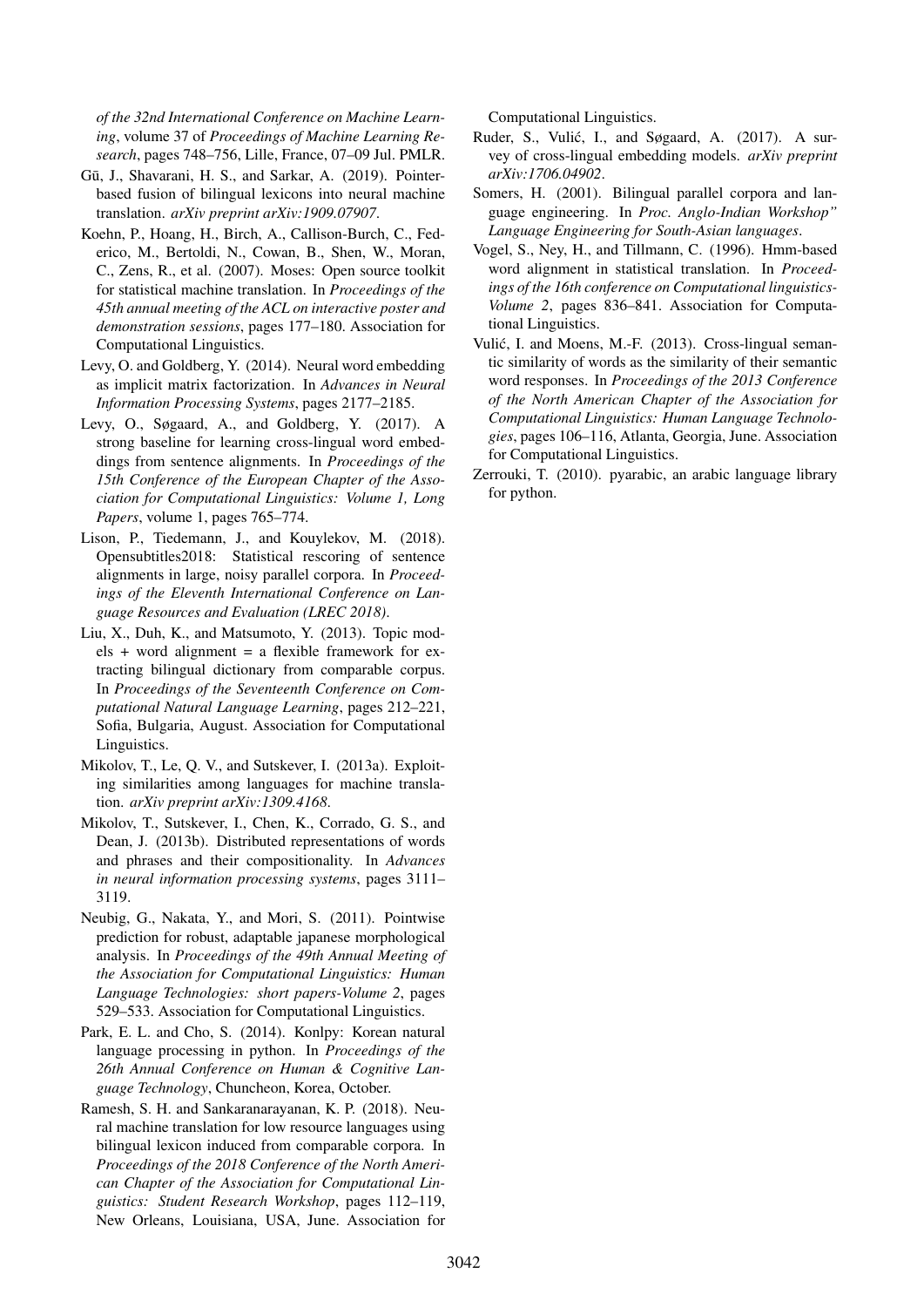# <span id="page-7-1"></span>A Sample Translations from Different Extraction Methods

In Table [7,](#page-8-0) we compare the BLE methods described in Section [3.1.](#page-1-1) from illustrative examples of their extracted bilingual lexicons for English to Spanish and English to Simplified Chinese. These examples show that the CPE approach provides the correct correspondence as its top-1 translation in both languages, while the PMI approach seems to excessively favor rarer words among the co-occurrences. As illustrated in the English-Chinese example, this can be particularly problematic with languages such as Chinese, where word segmentation is highly nontrivial. The cooccurrence method prefers stop words that are frequent over the entire document, rather than the corresponding words.

# A1. Co-occurrences

The baseline co-occurrence model performs poorly in both experiments (Tables [4](#page-3-1) and [5\)](#page-4-4). As exemplified in Table [7,](#page-8-0) we find that the top-5 predictions in many cases are primarily stop words, such as *la* (the), *de* (of), and *que* (that) in Spanish and  $\hat{F}$  (of),  $\hat{F}$  (you), and  $\hat{F}$  (I, me) in Chinese, because they frequently occur in any sentence, regardless of context.

# A2. Comparing PMI and CPE

Comparing translations using PMI and CPE, we find in Table [7](#page-8-0) that PMI favors less frequent words excessively. This results in two kinds of error cases: (a) when PMI overemphasizes rare words in the target vocabulary, e.g. *solarización* for *library* in en-es, and (b) when PMI misses correct words in the target language that are relatively frequently used, e.g. *bien* for *good* in en-es. Another consequence is that PMI prefers less common variants of the same word, in particular conjugations and past/future tenses as well as typos, when two forms of the same word have comparable counts (e.g. *obligados* preferred over *obligado* in Spanish for the English *obliged*).

Because of the second reason, we also find that *word2word* tends to be more robust to tokenization issues, which are common in non-whitespace-separated languages like Chinese. For example, since the tokenizer failed to separate 张 开<sup>嘴</sup> (open mouth), which in general occurs far less frequently than <sup>嘴</sup> (mouth), PMI favors 张开<sup>嘴</sup> over the more frequent 嘴 as its first choice.

# B Full Dataset Statistics

<span id="page-7-0"></span>In Table [8,](#page-9-0) we list the sizes of all 3,564 bilingual lexicons in the *word2word* dataset. By size, we refer to the number of source words for which translations exist. For each source word, we extract up to 10 (9+ on average) most likely translations according to the CPE method described in [3.1.3.](#page-2-2)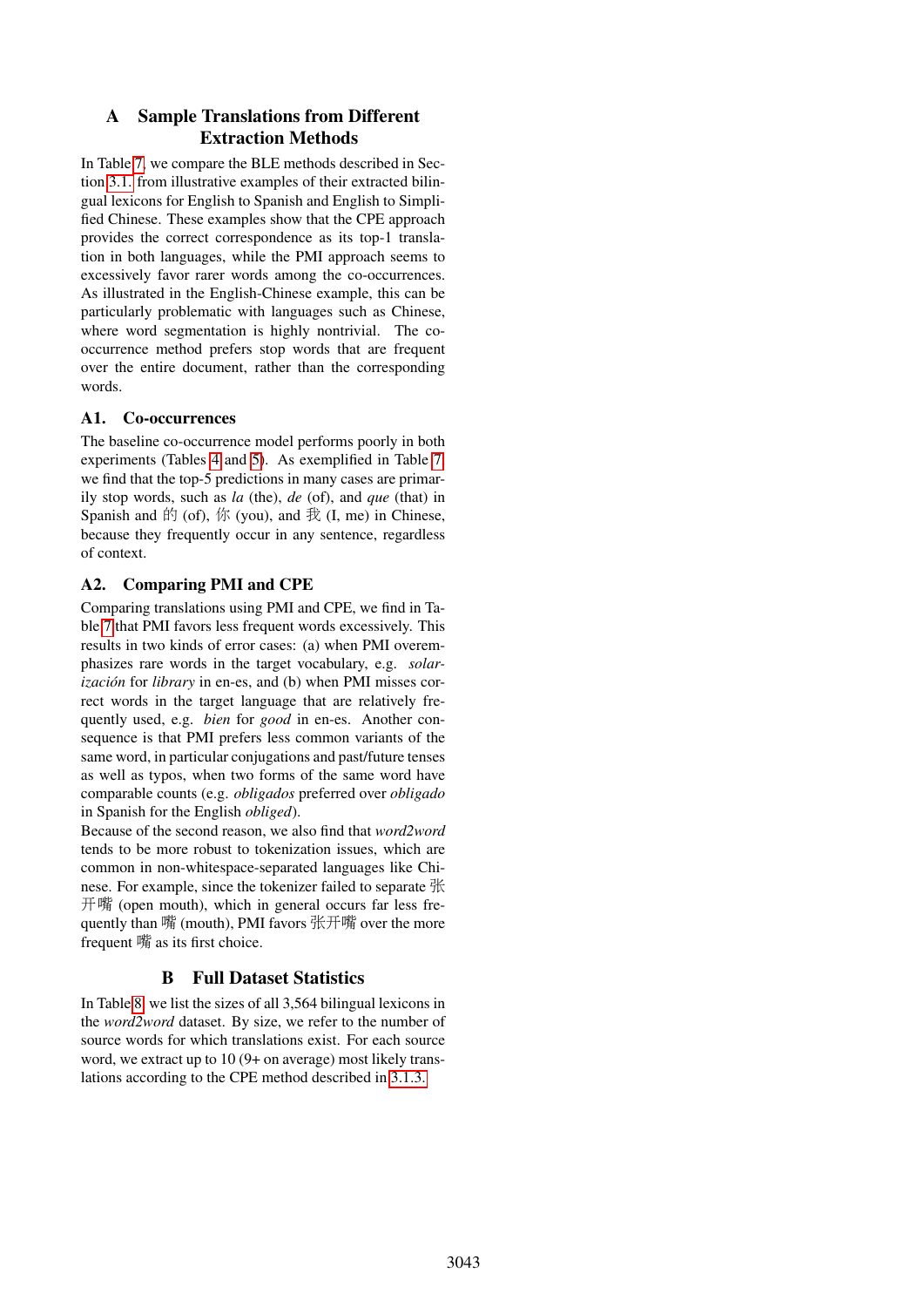<span id="page-8-0"></span>

| English | <b>Methods</b> |                                           | <b>Top-5 Translations in Spanish</b> |               |          |          | <b>Top-5 Translations in Simplified Chinese</b> |     |     |     |     |
|---------|----------------|-------------------------------------------|--------------------------------------|---------------|----------|----------|-------------------------------------------------|-----|-----|-----|-----|
|         | Co-occurrence  | de                                        | la                                   | que           | el       | v        | 的                                               | Ė.  |     | 是   | 我   |
| its     | <b>PMI</b>     | propia                                    | sus                                  | su            | tierra   | poder    | 它                                               | 政府  | 国家  | 失去  | 由   |
|         | <b>CPE</b>     | su                                        | sus                                  | propia        | tierra   | cada     | 它                                               | 将   | 自己  | 国家  | 中   |
|         | Co-occurrence  | que                                       | de                                   | no            | bien     | es.      | 好                                               | 的   | 你   | 我   | 很   |
| good    | <b>PMI</b>     | buenas                                    | noches                               | <b>buenos</b> | buena    | buen     | 祝你好运                                            | 晚安  | 好消息 | 早上好 | 早安  |
|         | <b>CPE</b>     | bien                                      | buena                                | buenas        | buen     | bueno    | 好                                               | 很   | 不错  | 晚安  | 早上好 |
|         | Co-occurrence  | la                                        | boca                                 | de            | que      | no       | 的                                               | 你   | 我   | 嘴   |     |
| mouth   | <b>PMI</b>     | boca                                      | cerrada                              | pico          | mantén   | abre     | 张开嘴                                             | 嘴里  | 大嘴巴 | 张嘴  | 嘴巴  |
|         | <b>CPE</b>     | boca                                      | cerrada                              | abre          | palabras | labios   | 嘴                                               | 嘴里  | 嘴巴  | 闭上  | 闭嘴  |
|         | Co-occurrence  | la                                        | <b>biblioteca</b>                    | de            | en       | que      | 图书馆                                             | 的   | 我   | 在   | 你   |
| library | <b>PMI</b>     | solarización <b>biblioteca</b> soltándola |                                      |               | library  | librería | 英                                               | 图书馆 | 圖書館 | 藏书室 | 书房  |
|         | <b>CPE</b>     | biblioteca                                | la                                   | librería      | pública  | tarjetas | 图书馆                                             | 书房  | 里   | 圖書館 | 去   |
|         |                |                                           |                                      |               |          |          |                                                 |     |     |     |     |

Table 7: Selected *word2word* translations of English words into Spanish and simplified Chinese. Top-5 predictions are listed in the decreasing order of the model's scores. Boldfaced target words indicate correct translations.